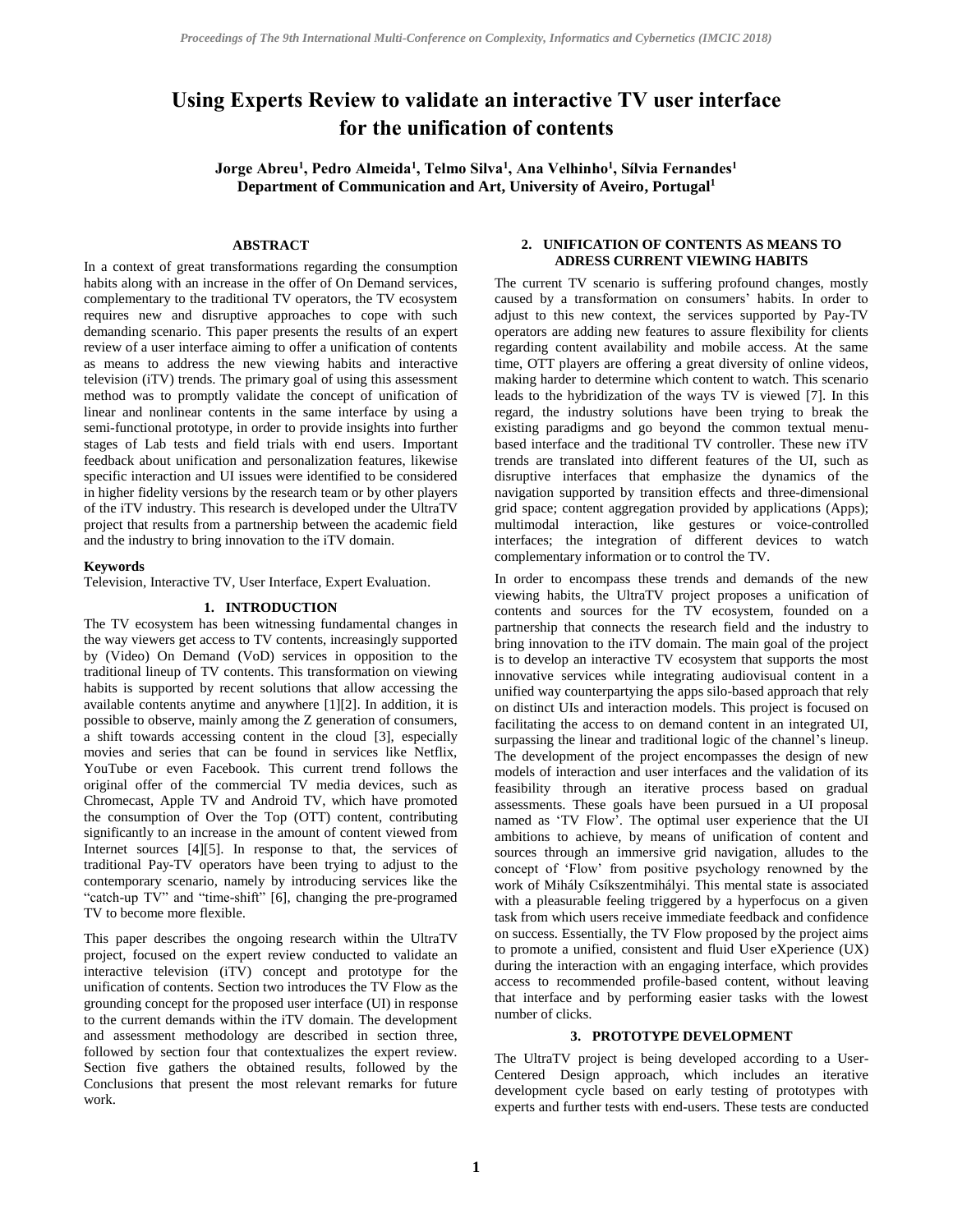using versions of the UI with an increasing fidelity based on the feedback of previous assessments by experts and users. To begin, a user and task analysis was developed to address the system requirements and guidelines drawn from the TV Flow goals of aggregation and unification of content. Then, it was possible to sketch the first mock-ups to test and sustain a new model of TV navigation and viewing, based on the unification of content from different sources, namely Managed Operated Networks (MON) and OTT players. Further, a medium-fidelity prototype was developed encompassing an exploratory UI supported by a gridbased navigation using the four directional keys on the remote control.

In the proposed solution, the content is structured in columns (organized by genres and sources) and rows (presenting content clusters tagged as 'Keep watching', 'Trending', 'Popular', among others). The main column – the "Live" content – is centered by default when initiating the system as shown in Fig. 1. The closest columns ("Mix TV" on the left and "Mix Web" on the right) include content suggested to the user (based on his profile, considering the viewing habits, the time of the day and other factors). The left-hand side columns sort broadcast content by thematic categories and genres. The right-hand side columns display content from OTT players (e.g. YouTube, Facebook Videos, Netflix). The graphical layout of the UI is organized in two areas: The Header that displays the Menu button and settings information regarding the list of available categories, the active viewing mode and profile; and the Body, with a navigable grid. The presentation of the grid is available in two selectable viewing modes. The Wide viewing mode as shown in Fig.1 is an overview of the grid with 5 full cards and half of a card on each side, while the Zoom-in mode in Fig.2 shows a navigation focused on the selected item, presented on a larger scale, with a hint of half of each next card surrounding it. Navigation through the cards is made using the vertical and horizontal axis, to match the D-pad of the remote control. When selected, the content is enlarged and pushed to the center of the screen (moving the entire grid) resting on the highlighted blue column with overlaid contextual information.





**Fig. 1.** Wide viewing mode wireframe (bottom-left) and UI (topright).



**Fig. 2.** Zoom-in viewing mode wireframe (top) and UI (bottom).

After pressing the 'OK' key on the remote control, the content is displayed in full screen. Pressing the 'Menu' key it invokes on the bottom of the screen an informative contextual menu regarding the selected content as shown in Fig.3. Using a 'tap & hold' command (pressing OK for a few seconds) a circular contextual menu appears on the screen with options such as "Info" (comprising synopsis, more episodes and cross-content recommendations), "Favorite" (bookmarks the content saving it on a customized list), "Like" (refines the recommender system) and "Dislike" (removes that content from the grid and refines the recommendation algorithm) as displayed in Fig.4.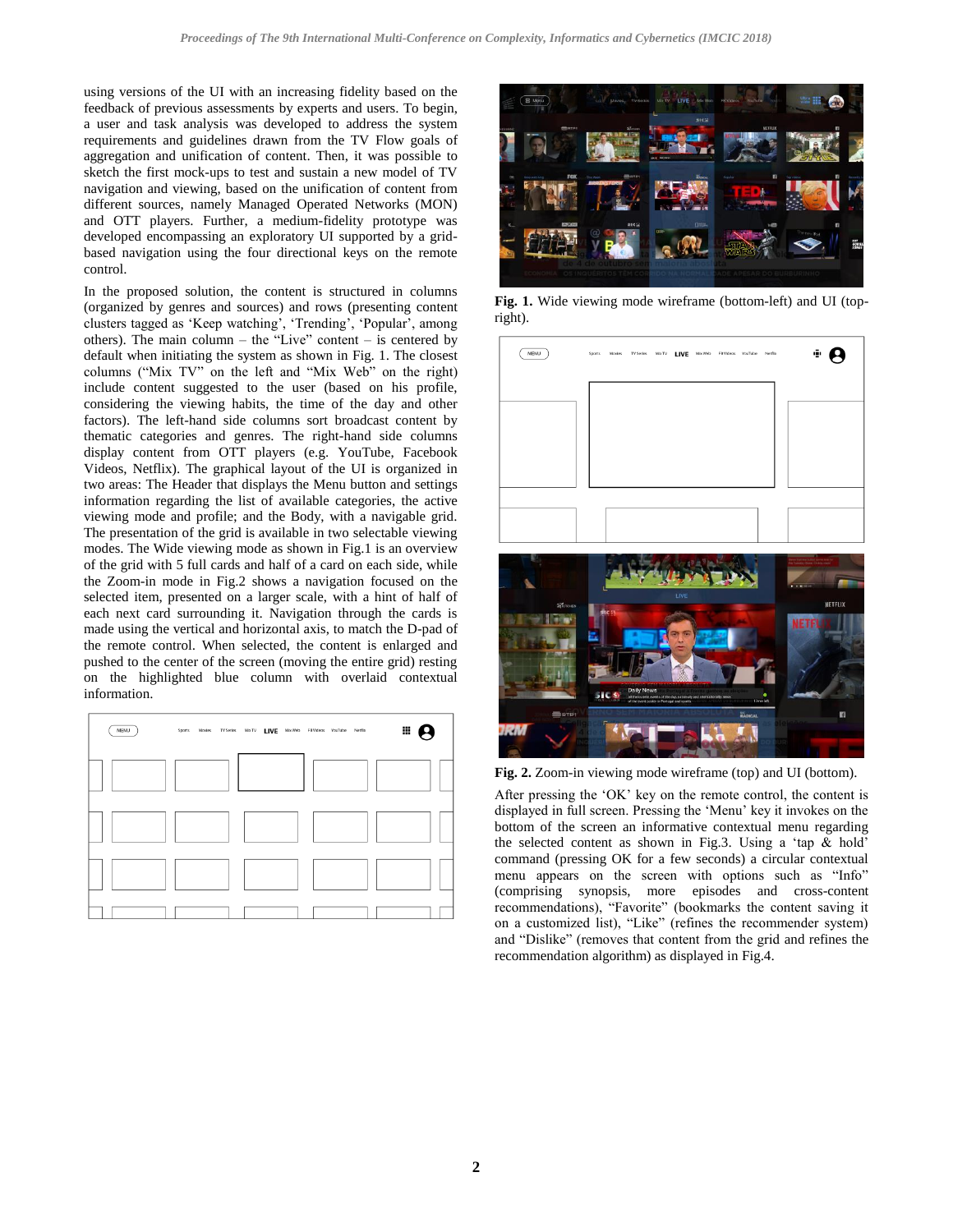

**Fig. 3.** Informative contextual menu (full screen).



**Fig. 4.** Circular contextual menu with the 'Deslike' option selected (full screen).

#### **4. ASSESSMENT METHODOLOGY: EXPERTS REVIEW**

Regarding the UX process, the evaluation of a prototype by experts represents a crucial step towards the assessment of a product's usability and a quick mean to obtain relevant suggestions. In this regard, two points are important to highlight: i) the evaluation of the UI should be as early as possible in order to offer designers the chance of getting feedback for the redesign process [\[9\];](#page-4-0) ii) the selection of suitable evaluators considering their background, expertise and previous experience with similar systems [\[10\].](#page-4-1) After the definition of the experts is important to define methods and the tasks that will be applied [\[11\].](#page-4-2) Heuristic evaluation, cognitive walkthrough and guideline review are some of the most common methods for expert UX evaluation. The heuristics consider a set of UI related principles. The experts evaluate the interfaces and make considerations about their features, identifying potential problems. A cognitive walkthrough is similar to a heuristic evaluation but with an emphasis on a task scenario that evaluators need to perform in the UI. The experts must go through predefined steps and identify issues concerning the interface and navigation. Finally, a guideline review involves having an evaluator compare an interface against a detailed set of guidelines.

For the first expert review of the proposed UI the cognitive walkthrough, with experts that already know and understand the heuristics, was chosen as the most suitable inspection method to quickly highlight the potential problems prior to user testing. According to Nielsen's recommendations [\[12\]](#page-4-3) regarding the advisable number of multiple evaluators, five experts were selected to maximize the number of issues identified and

circumscribe overlapping problems. The user and task analysis were converted into task scenarios describing specific navigations paths for a cognitive walkthrough by the evaluators, using a storyboard on a semi-functional prototype. Also, a presentation and a video including transitions and animation effects of menus embedded in the navigation were produced to reinforce the look & feel of the UI. Additionally, during a semi-structured interview, an exploratory overview of the prototype using a think aloud protocol was encouraged. For this UI testing, mainly focused on navigation and graphic look & feel, 2 panels of experts were arranged and the evaluation was held in three sessions, two in Chicago (USA) and another in Aveiro (Portugal). Panel 1 comprising two expert reviews was held with professors from a university of Chicago with expertise related to Human-Computer Interaction (HCI) and UX, while Panel 2 included a group of three developers from an IPTV operator, based in Aveiro.

The tests in Chicago took place on the11th May 2017 and adopted a protocol comprising a brief presentation of the project and an introduction to the interface concept and layout. The presentation was followed by a video with a demo navigation including animations and transitions to translate the look & feel of the interface. Then, each evaluator was invited to perform a cognitive walkthrough within predefined paths, using a semi-functional prototype, according to a storyboard. They were also encouraged to think aloud during the navigation. The tests were conducted individually (2 experts were involved), being finalized with a semi-structured interview to outline all the feedback and suggestions. The expert review in Portugal took place on 25th May and followed the same protocol held in Chicago. However, in this case, the prototype was reviewed collectively by three experts from a research lab of one of the main IPTV providers in Portugal. This company is also a member of the consortium of the UltraTV project, thus offering precise expertise in the field of iTV ecosystems development. Although they were familiarized with the concept and goals of the UI, this group did not have a prior deep knowledge of the prototype.

Among the main issues identified by the experts some topics are worthy of highlighting as they refer to four important topics to be validated in new versions of the prototype: regarding Unification, lack of hierarchy was identified in content organization which should be related to user habits; in what concerns Personalization, the two proposed viewing modes were controversial requiring further testing; about the UI the main issues are related to lack of contrast to emphasize some elements of the UI, namely the focus of the selected objects; and finally regarding Interaction, reducing the number of clicks was advised as well as including a 'back to top' button to optimize the navigation through the grid.

#### **5. RESULTS**

Early testing is crucial to the success of any system, as the development cycle highly benefits from those inputs both in terms of time and costs. It also gives the opportunity to promptly test design alternatives in low-fidelity prototypes, allowing the iterative refinement of the versions presented to evaluators. Experts review is an important asset during the entire process, as it gives access to the background experience of the evaluators (as developers, researchers and users), which represents a surplus value on both levels: to the development process and to the enduser solution. Since the tests with experts were essentially aimed at the first layout and navigation review to guide the design process further on, the evaluators' opinion about some specific features was particularly relevant. The main topics under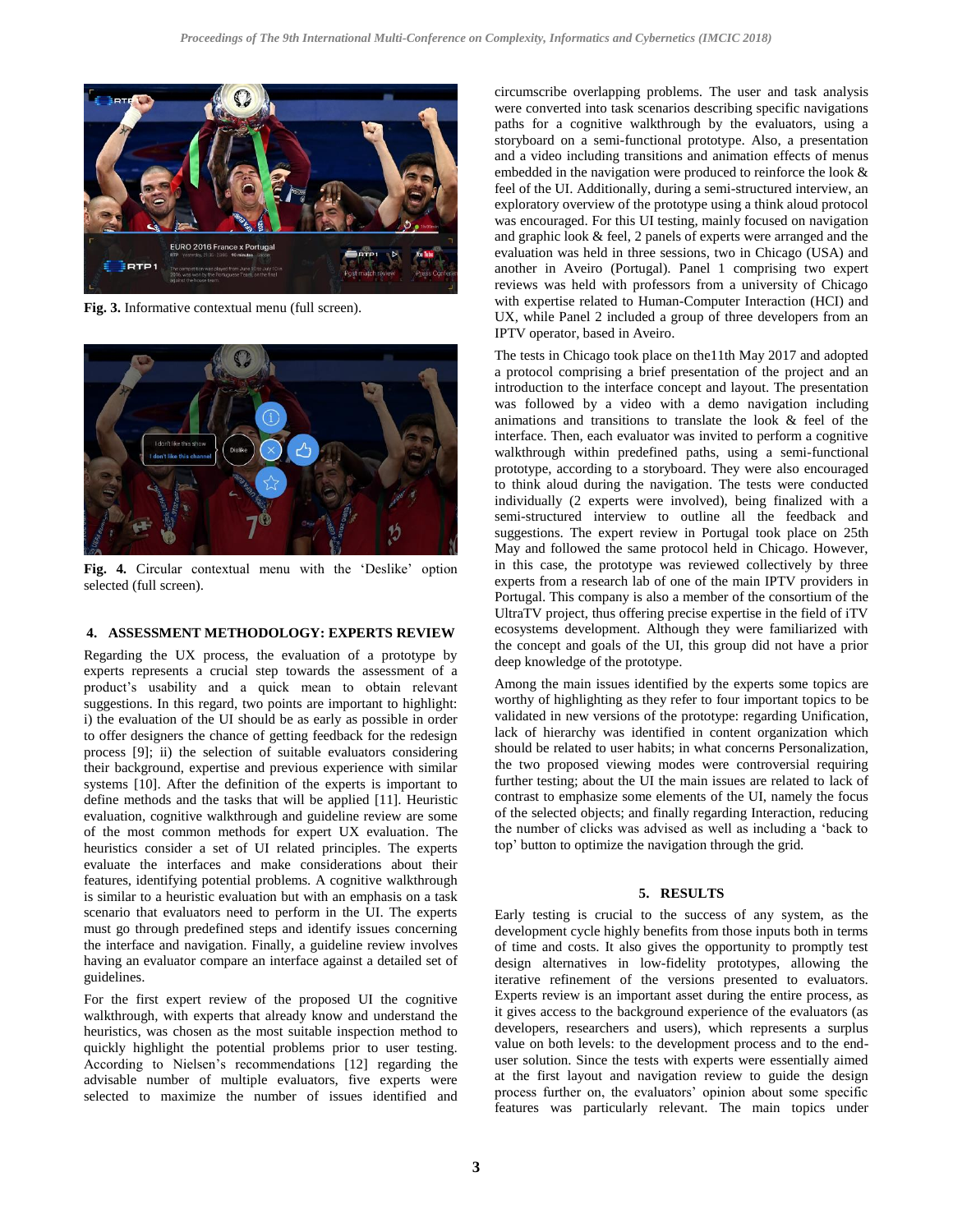inspection included: a) Grid-based layout (navigation and content sorting); b) Viewing modes (several contents with smaller preview or larger preview with fewer contents); c) Interaction and access to menus; d) Graphic look & feel (including transitions and animation); e) Unification of sources (with the inclusion of OTT players side-by-side with the TV lineup, arranged according to live and non-live genres) and cross-source recommendations (e.g. YouTube video as a complementary content to a linear TV show) based on user profiles.

Regarding the grid navigation, that holds the aggregation and unification of content and sources, experts made clear that this kind of approach could be limited by the quality of the available thumbnails and the privileges to access the content' sources APIs. Another concern had to do with information overload and how to promptly lead the way to the right content for each user. To such achievement, it will be crucial to mirror, in the UI, the mental model of the user, providing a comprehensive structure for content sorting and display, with the right amount of hierarchy and contrast. In what concerns content sorting, using a double categorization: thematic genres and sources in columns and viewing categories in rows (like 'Keep watching', 'Trending', 'Popular', etc.) proved to be confusing.

On the other hand, a discover/shuffle feature was also a highlighted topic since one of the mains goals of the project is to catch the attention of users that are detached from regular TV consumption and are used to explore the Web for new content. A suggestion for approaching this content browsing and discovery was the use of the viewing modes, namely by including an option of getting more related content. Despite these insights, the viewing modes were controversial among experts, having one of the experts stating that he would only use the Zoom-in mode. As for the amount of content to be presented in each view, besides the lack of contrast and hierarchy to clearly highlight the selected card, experts pointed the need to reduce the size of what is not selected in the Wide mode. On the other hand, the Zoom-in mode space could be optimized by enlarging the selected item and reducing the size of the surrounding cards, making them work basically as hints for navigation.

As for the circular contextual menu, there were some reservations about using a dark translucent texture to dim the background content. On the other hand, the animation effects were considered highly suitable for this menu and, additionally, useful as visual hints across the interface to provide information about which keys to use for navigation and menu activation.

Considering the current viewing habits and industry UI trends, the experts' recommendations proved that an iTV user interface approach for content unification is a sustainable and relevant proposal, although there are still some issues to be addressed and improved.

#### **6. CONCLUSIONS**

Within the UltraTV project research, an experts review was used as a method to prove the relevance and applicability of the TV Flow concept and evaluate the navigation and graphic look & feel of a UI presented in a semi-functional prototype. The TV flow concept may be considered a different zapping approach focused on user preferences to find content to watch either from regular TV sources but also from players that typically are not available in a regular IPTV service, or at least not in an integrated way. With this aggregation and unification mindset, the UI under expert review intends to reconfigure the way people perceive and interact with the TV ecosystem.

The evaluation of the UI for the unification of TV contents was carried by 5 experts with double expertise, both in Human-Computer Interaction and in the specific domain of iTV development and assessment. Experts agreed with some of the issues, namely with the grid concept, the need to focus on the active content and to better highlight the selected content. Experts also expressed their positive feedback on the profiling features and the contextual menus. But some issues were not shared among experts. As an example, the viewing modes were not consensual with one referring to its disturbance and others valuing it. However, these divergent opinions are not incompatible since the dual mode can be integrated but with less emphasis on the changing option. Finally, the unification of content, the main feature of this solution, got the approval from all. As for future related work, from these results the UI may be adjusted to allow its integration into fully functional prototypes. In overall, the expert review proved to be a very important evaluation stage, since it allowed, based on their background and experience, to identify the most relevant problems and most valuable solutions that can lead to better and more efficient later field trials with end users.

#### **ACKNOWLEDGMENTS**

This paper is a result of the UltraTV project (grant agreement no. 17738), funded by COMPETE 2020, Portugal 2020 and the European Union through the European Regional Development Fund (FEDER). Authors are grateful to the other team members for their work on the project and also to the remaining project partners: Altice Labs and Instituto de Telecomunicações.

#### **REFERENCES**

- [1] Abreu, J., Almeida, P., Teles, B.: TV Discovery & enjoy: a new approach to help users finding the right TV program to watch. Proceedings of the 2014 ACM international conference on Interactive experiences for TV and online video, ACM, pp. 63-70 (2014).
- [2] Vanattenhoven,J., Geerts, D.: Broadcast, Video-on-Demand, and Other Waysto Watch Television Content: a Household Perspective. Proceedings of the 2015 ACM international conference on Interactive experiences for TV and online video, ACM, pp. 1-10 (2015).
- <span id="page-3-0"></span>[3] Nielsen Company. The Battle for Eye Space in a TV-Everywhere World. Retrieved March, Nielsen Homepage, http://www.nielsen.com/content/dam/corporate/Italy/reports/2015/Nielsen%20Global%20Digital%20Landscape%20Report%20March%202015.pdf (2015), last accessed 2017/06/23
- <span id="page-3-1"></span>[4] Abreu, J., Nogueira, J., Becker, V., Cardoso, B.: Survey of Catch-Up TV and other time- shift services: a comprehensive analysis and taxonomy of linear and nonlinear television. In: Telecommunication Systems, Vol. 64. pp. 57-74 (2017).
- [5] Abreu, J., Almeida, P., Teles, B., Reis, M.: Viewer Behaviors and Practices in the (New) Television Environment. Proceedings of the 2013 ACM European Interactive TV Conference and Video, ACM, 5-12 (2013).
- <span id="page-3-2"></span>[6] Gonçalves, D., Costa, M., Couto. F. M.: A Large-Scale Characterization of User Behaviour in Cable TV. In: 3rd Workshop on Recommendation Systems for Television and online Video (2016).
- <span id="page-3-3"></span>[7] Cardoso, B., de Carvalho, F.: Trends in TV: OTT, Apps, Ads. Homepage, http://www.alticelabs.com/content/07\_TV.pdf , last accessed 2017/06/23
- [8] Csíkszentmihályi, M.: Flow. The Psychology of Optimal Experience. Harper Perennial Modern Classics. New York (1990).